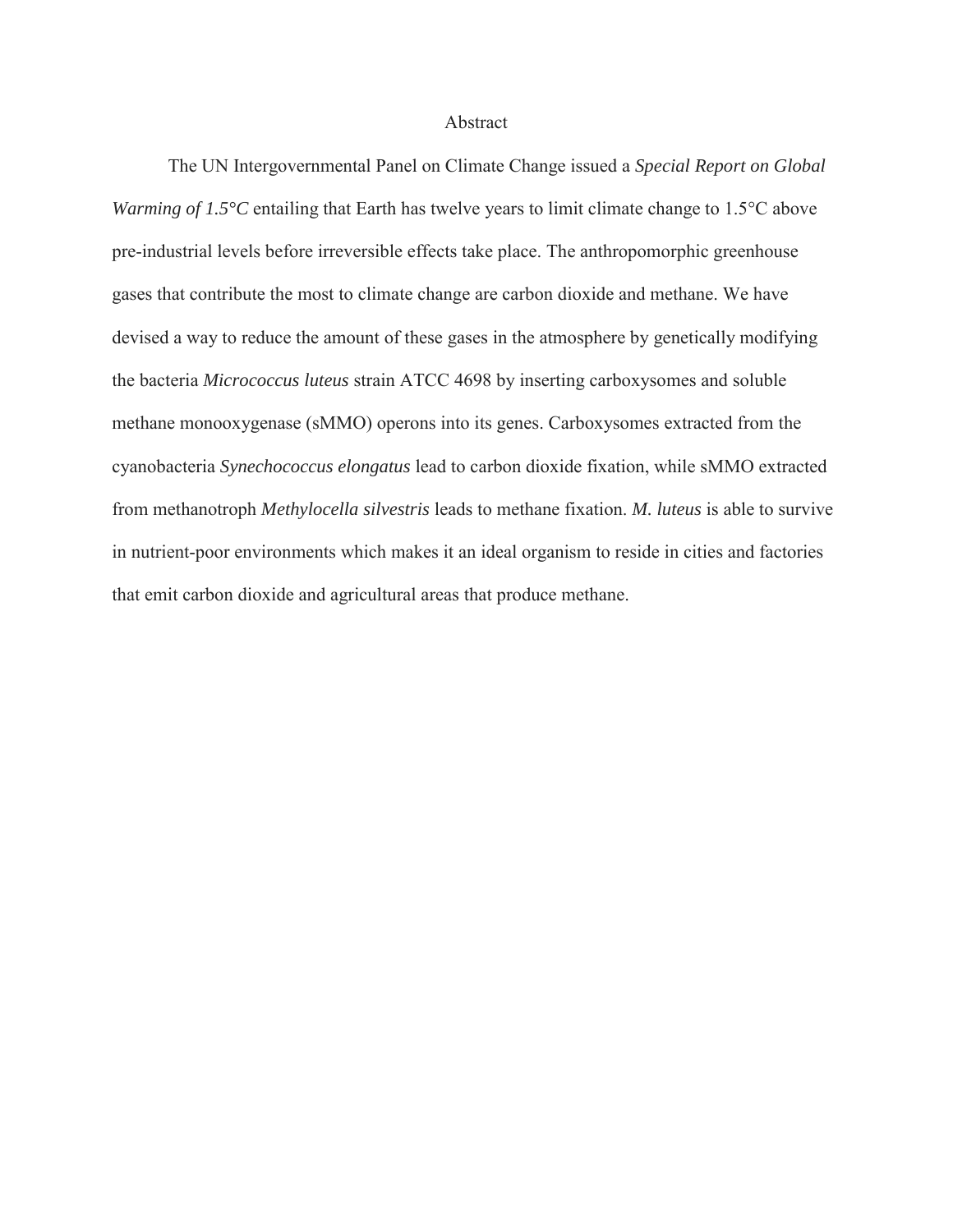Engineering *M. Luteus* to Fix the Greenhouse Gases Methane and Carbon Dioxide Description

## **Present Technology**

Genetic engineering is still a relatively new yet complicated subject. This technology is mostly being utilized in plants and animals for consumer purposes. Hence the term GMOs being associated with food. Microbes are also being altered for research and potential human benefits. It is now possible to make a microorganism behave differently by replacing certain genes with genes found in another organism.

One such example that contributes to the production of GMOs is Polymerase Chain Reaction (PCR). This process allows scientists to create millions of copies of DNA in a short amount of time. This is done by using a PCR reaction mixture which contains a heat-resistant enzyme called Taq polymerase (isolated from the bacterium *Thermus aquaticus).* It has short sequences of nucleotides that dictate the start and end point of duplication (primers) and free nucleotides. The mixture is heated to a temperature of 95°C thus denaturing the DNA and breaking hydrogen bonds. The temperature is then reduced to 60°C so that the primers can form hydrogen bonds and anneal to their complementary sequences in the target DNA. The temperature is again raised to a temperature of 72°C and the Taq polymerase then begins polymerization and adds the free nucleotides to the end of each primer attached to the DNA, thereby extending the strand and creating an abundance of copies in a short amount of time. This process is usually performed in a thermal cycler which allows for a faster more efficient process. PCR can also be used to detect genetic disorders and diseases by creating copies of an altered gene and diagnosing a patient.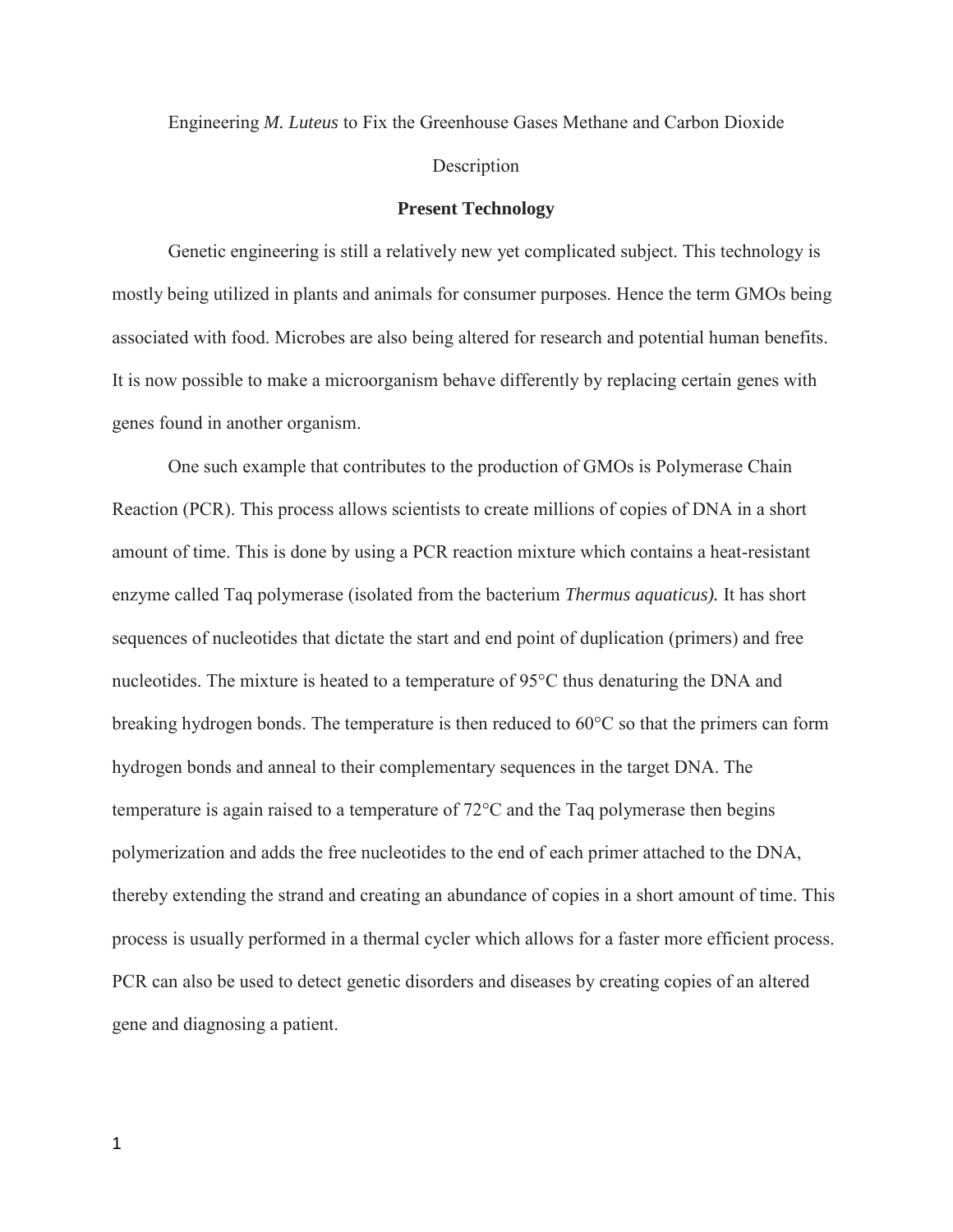Another relatively new form of technology that is used is CRISPR/Cas9 which targets a gene and allows for it to be altered. It begins with two components: the Cas9 enzyme and a specialized piece of RNA called the guide RNA. The Cas9 enzyme creates the complex which unzips and cuts DNA at a specific area in the genome so that sections of DNA can be added or removed. The guide RNA consists of a small pre-designed RNA sequence about 20 bases in length within a larger RNA piece. The larger piece attaches to the matching DNA and the guide RNA leads the Cas9 to the correct portion of the genome. This process has created much buzz from the medical world recently as many believe it could be an exceptional way to perform gene therapy and maybe even cure single-gene genetic disorders such as cystic fibrosis or hemophilia.

In addition to the CRISPR- Cas9 technology, humans have developed the process of targeting a gene in a bacteria and interchanging it with one of the desired attributes. All bacteria have circular-shaped genetic structures called plasmids within them that can replicate independently of its chromosomes. Plasmids quickly and easily transfer genetic material from one bacterium to another. These structures allow for scientists to cut their restriction sites with enzymes and then add in a gene. The enzymes used to cut are referred to as restriction endonucleases and will cut DNA only when it recognizes the correct sequence. When it cuts the plasmid, the enzyme creates sticky ends and the desired gene is placed in the plasmid along with ligase. If the enzyme in this situation is thought of as a pair of scissors, then the ligase is the glue. The ligase puts the plasmid together and creates a now recombinant piece of DNA. These techniques could potentially be used to modify *M. luteus* so it can produce carboxysomes and soluble methane monooxygenase.

## **History**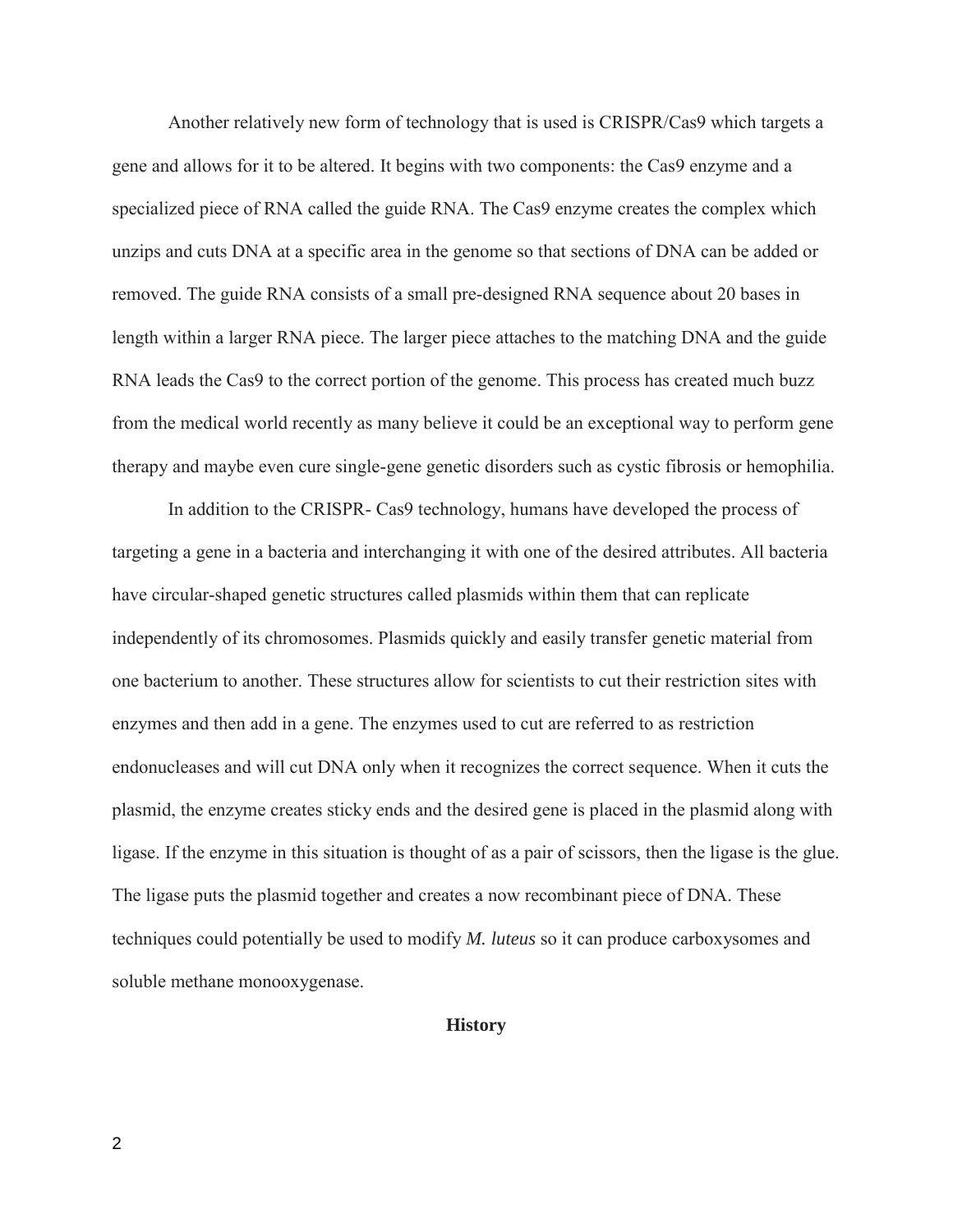Humans have been genetically modifying organisms for over 30,000 years. Back then, we used selective breeding, also known as artificial selection, to create the crops and animals we desired. The corgi is an example of how much humans selectively bred the grey wolf. Evidence of artificial selection of plants can be traced back to 7800 BCE where different varieties of wheat were discovered in archaeological sites in southwest Asia.

However, scientists never specifically studied genes until the term "genetics" was coined in 1905 by William Bateson. The function of DNA was discovered in 1928 by Frederick Griffith. The structure of DNA was discovered in 1953 by Watson, Crick, and Franklin. Tools to manipulate DNA had to be developed. In 1967, DNA ligases, enzymes that join broken DNA, were discovered. Three years later, restriction enzymes that allow DNA to be cut in specific places were discovered by Hamilton Smith. Using both of these enzymes, scientists could copy and paste genes. 1973 was the year of a huge breakthrough in GMO technology which brought many possibilities. The first genetically engineered organism was successfully created. Scientists Herbert Boyer and Stanley Cohen were able to transfer a gene from a strain of bacteria that encodes antibiotic resistance and insert it into another bacterial strain. This procedure successfully gave the non-resistant bacteria antibiotic resistance. Using a similar procedure, a year later Rudolf Jaenisch and Beatrice Mintz introduced foreign DNA into mouse embryos to create the first genetically modified animal. As the technology developed, sequencing DNA was crucial for more complicated modifications. DNA was sequenced in 1977, but the bacterium *Haemophilus influenzae* was the first organism to have its genome sequenced in 1995.

It was the Asilomar Conference of 1975 where scientists, government officials, and lawyers established the guidelines for genetic modification and its research. This brought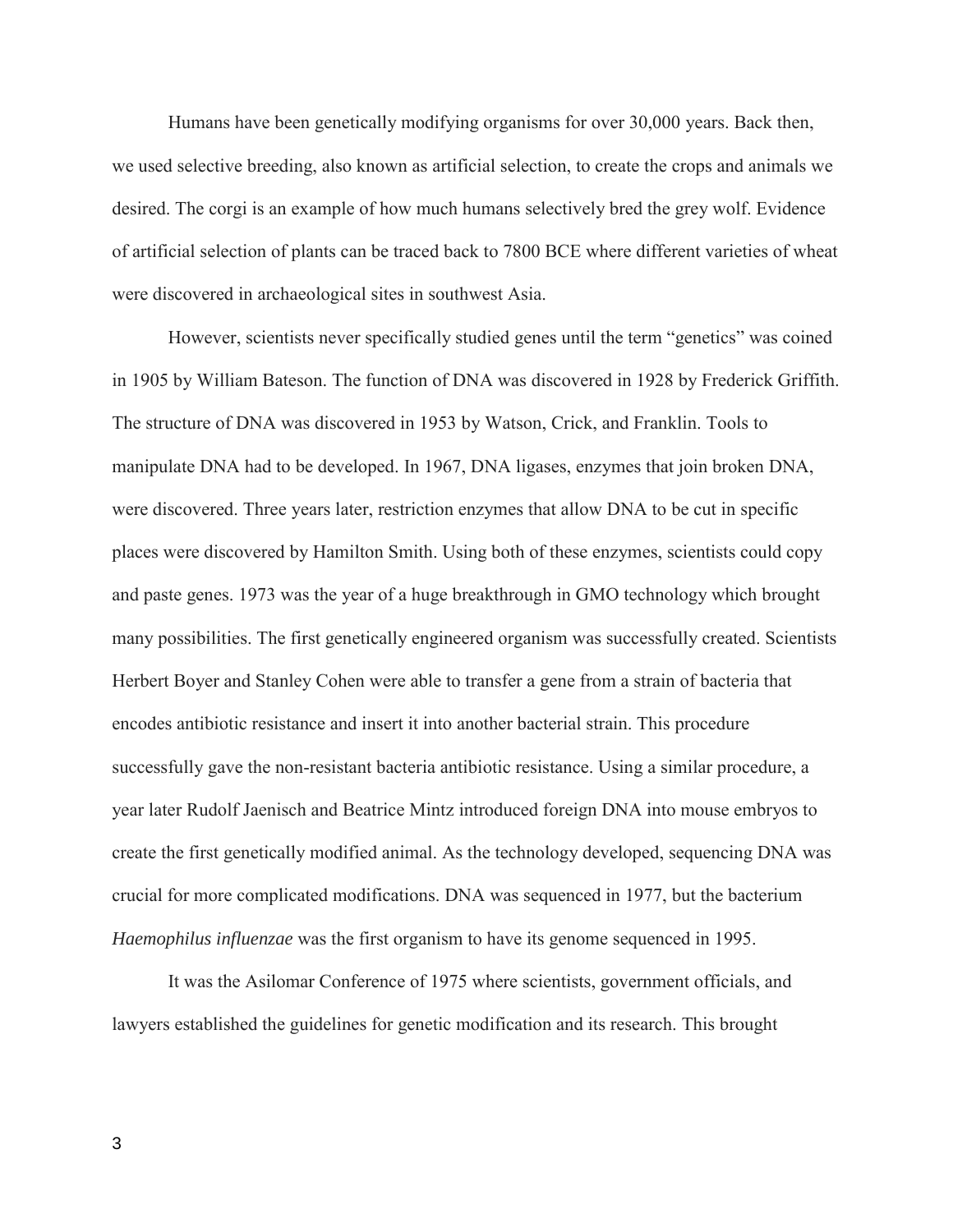tremendous support for genetic engineering research from around the world and initiated an era of genetic modification.

Scientists were able to genetically engineer bacteria to synthesize the growth hormone somatostatin in 1976 and insulin in 1978. The insulin-producing bacteria enabled scientists to produce enough insulin to prescribe it to patients suffering from diabetes.

The first genetically engineered plant was created by inserting an antibiotic-resistant gene into tobacco. It was after 1994 that GMOs in food were being marketed, the Flavr Savr tomato being the first. Crops that had increased shelf life or produced pesticides were getting approved by the U.S. Environmental Protection Agency.

## **Future Technology**

Our idea involves genetically modifying the bacteria *Micrococcus luteus* strain ATCC. This bacteria was recently found in a 120 million-year-old block of amber. Although the exact age of the bacteria was unable to be found, it serves as evidence that this bacteria could survive in oligotrophic environments, environments that have few nutrients. Environments that produce a large portion of carbon dioxide and methane are city and factory environments. These places also have few nutrients so *M. luteus* could potentially grow. This bacteria is harmless and live in environments like water, soil, air, and dust. It has also been sequenced so its genome is already known.

Bacteria have certain metabolic pathways that metabolize different substances and are determined through organelles entirely made of proteins called bacterial microcompartments (BMCs).

Cyanobacteria are bacteria that can fix carbon dioxide, which means they use carbon dioxide as a source of energy and have oxygen as a byproduct. However, they usually live in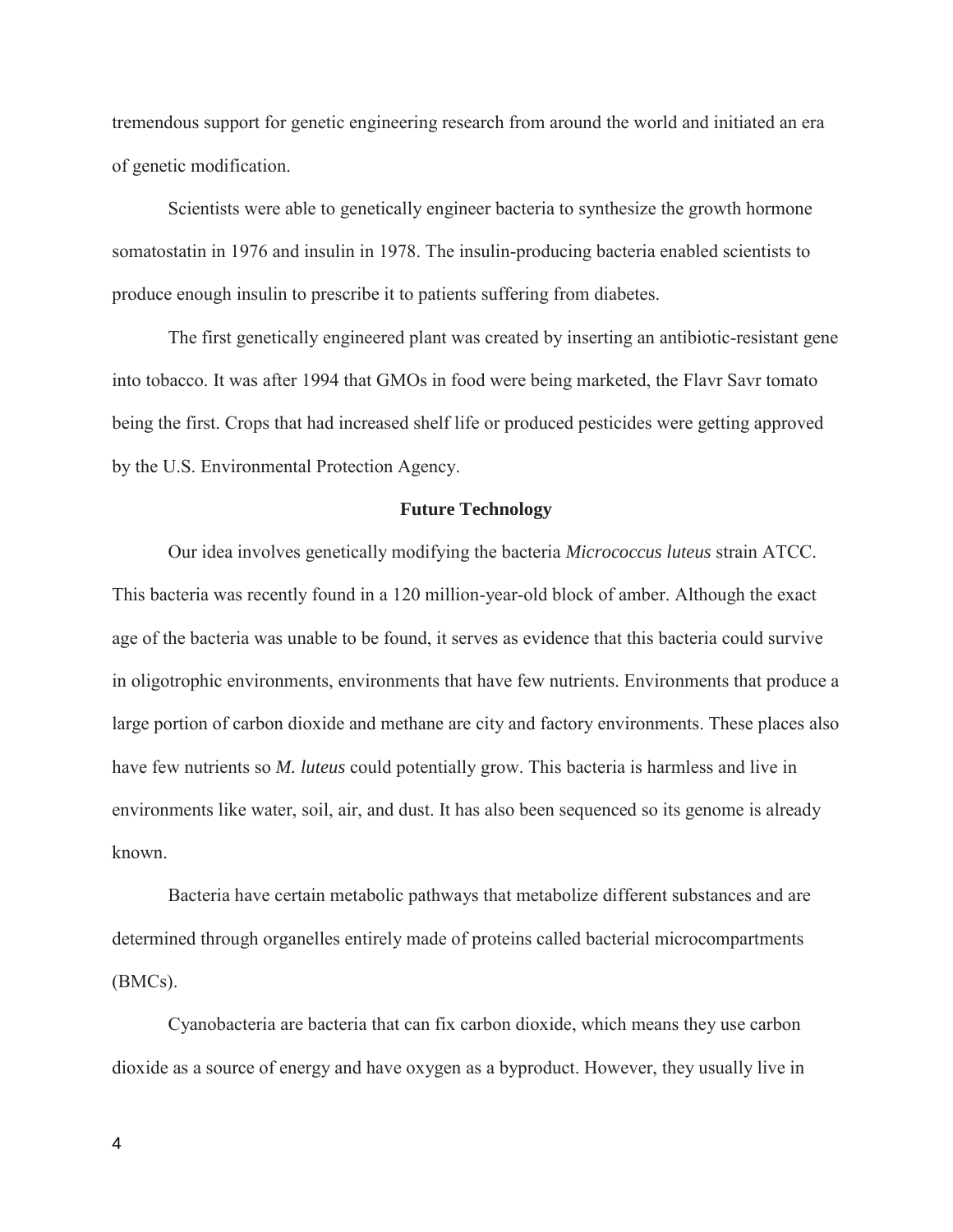extreme temperatures or water abundant areas and will likely not survive in oligotrophic environments. They do, however, have BMCs that metabolize carbon dioxide.

Recently, scientists have discovered the BMCs involving carbon dioxide fixation in the cyanobacteria *Synechococcus elongatus*. These BMCs are termed carboxysomes and this specific set is called β-carboxysomes (beta). These carboxysomes involve BMC-H, BMC-T, and BMC-P acting as a semipermeable protein shell enclosing the enzyme ribulose-1,5-bisphosphate carboxylase/oxygenase (Rubisco) and carbonic anhydrase. These enzymes are responsible for carbon dioxide fixation. Scientists have found the set of genes that code for the icosahedralshaped structure and inserted it into *E. coli*. This procedure allowed the bacteria to successfully fix carbon dioxide, but in small amounts. Type I DNA topoisomerase in *M. luteus* aligns with 73% identity to the topoisomerase in *E. coli*.

Another metabolic pathway is found in methanotrophs, many of which live in extreme temperatures or uncommon environments that are acidic and geothermal with very high temperatures. Scientists have discovered an enzyme that can oxidize the C-H bond in methane. It is called methane monooxygenase. Specifically, the methanotroph *Methylocella silvestris* has a form of soluble methane monooxygenase (sMMO). This enzyme takes methane, oxygen, NADPH, and hydrogen to get a byproduct of methanol, NADP (which it uses for energy), and water. The main components of sMMO are the reductase, the β unit, and hydroxylase. This complicated structure is around a diiron core. *M. sylvestris* uses the serine cycle and the operon encoding for sMMO has been verified and all the genes needed for methane fixation through the serine cycle.

In twenty years, biotechnology could advance to the point that *M. luteus* can contain carboxysomes which can fix carbon dioxide efficiently. This bacteria has a yellow pigment and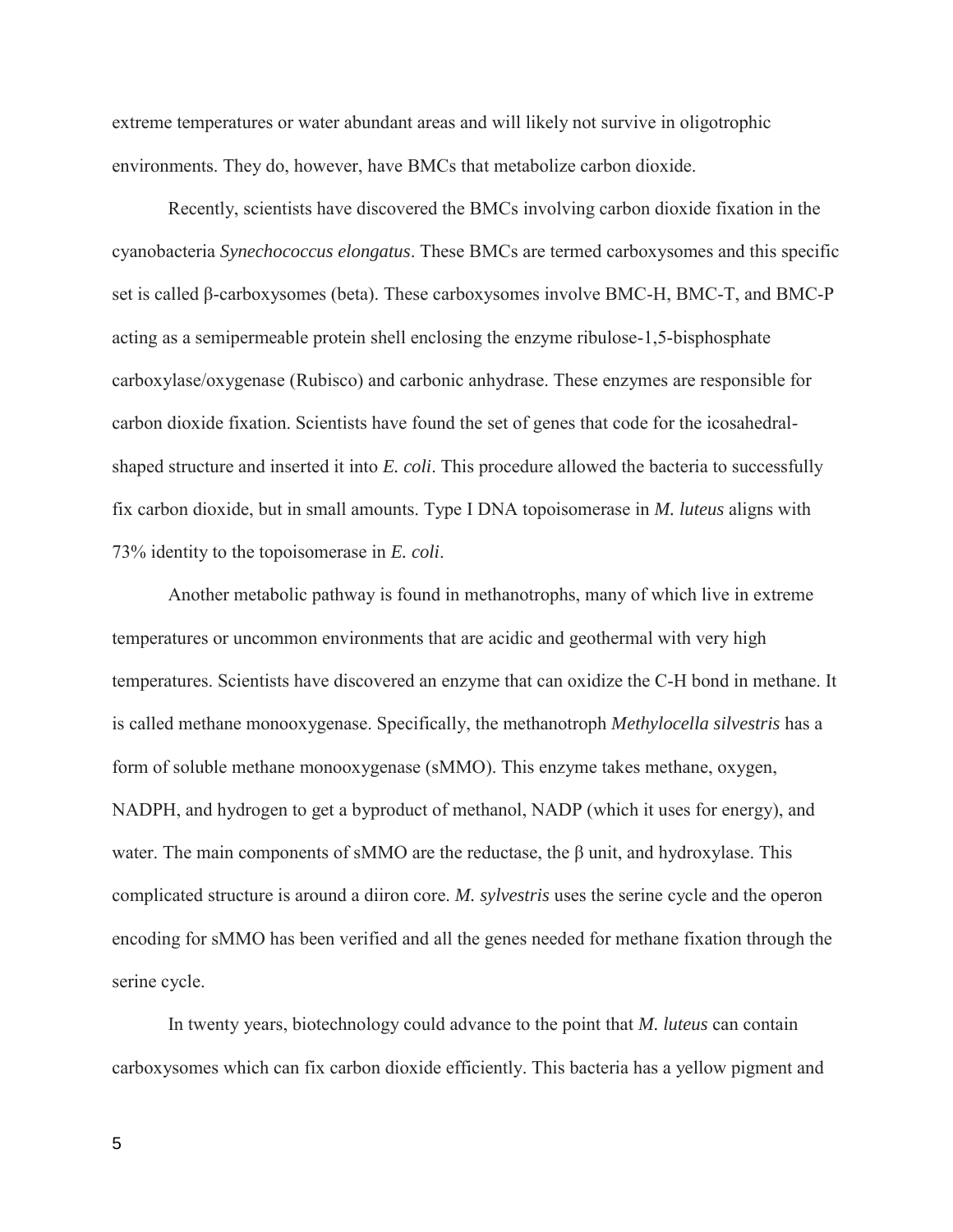will reside in places with high production of carbon dioxide such as cities and factories. A factory exhaust would have a maze of an exit pathway to maximize contact. *M. luteus* will line the inside of said pathway and will act as a filter for the carbon dioxide. Likewise, to further minimize the amount of the greenhouse gas put in the atmosphere, this bacteria could reside in the spouts of cars, line highways, and even pollution-filled cities.

In the future, the operon for sMMO could be implemented into *M. luteus.* The biggest emissions from methane involve rice cultivation and livestock production. These industries will continue to grow twenty years from now. One positive aspect of *M. luteus* is that it naturally occurs in nature. For livestock, it is their waste that produces methane so methane would be directed to an area with *M. luteus.* Methane from rice paddies could likewise be directed to a designated area.

### **Breakthroughs**

There are many breakthroughs needed for this technology to become a reality. One is that *M. luteus* should be altered by inserting carboxysomes or sMMO so it successfully fixes carbon dioxide or methane efficiently. The modification has been done to *E. coli* with some success, however *M. luteus* is different genetically. *M. luteus* has been sequenced but where to perform the modifications still needs to be discovered.

Also, the modified bacteria should thrive and perform well in the environments of factories, cars, cities, and agricultural areas. Since these involve various temperatures and conditions, the bacteria needs to be able live in the high temperatures of exhausts, low temperatures of cities, nutrient-poor areas of a factory, and the wet environment of rice paddies. This technology does not exist because *M. luteus* has not gone through major experiments so its capability in these living conditions has not been tested. Similarly, there has not been a major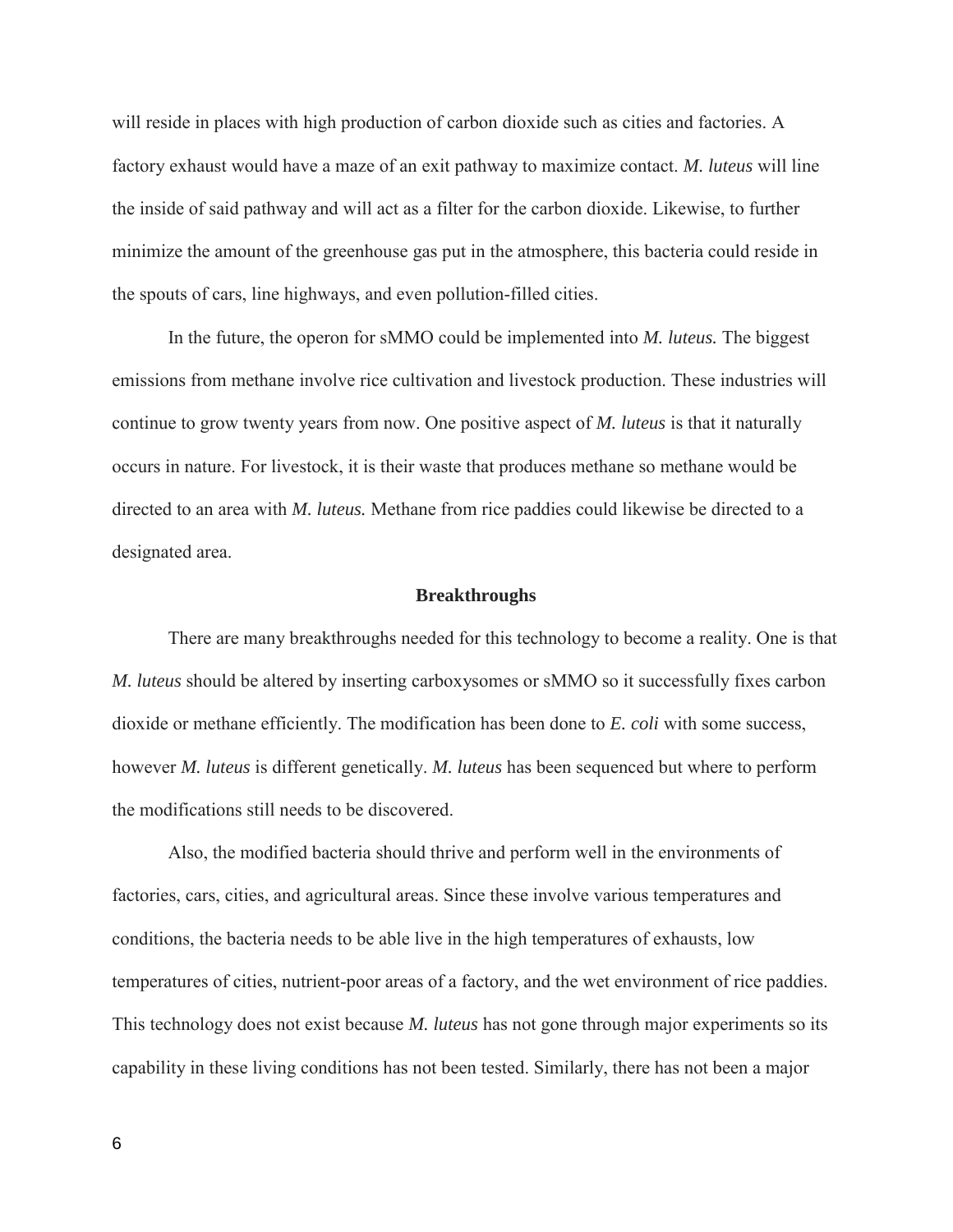experiment involving its genetic modification, so modifying something large, like its metabolic pathway, seems out of reach.

Certain investigations and experiments have to take place to test *M. luteus* and its ability to express carboxysomes. First, a synthetic operon for a carboxysome structure that can perform carbon dioxide fixation would have to be produced. To do that, we have to modify the twelve 12 β-carboxysome genes from *S. elongatus* in order to express the construct in *M. luteus.* These genes are located in five chromosomal loci, but the main genes are in the locus that has the operons rbcLS and ccmKLMNO. The synthetic operon will combine the major operons rbcLS and ccmKLMNO into one. This creates an operon that codes for the carbon dioxide-fixing organelle with the fewest amount of genes. The next step is to find the correct expression construct to introduce this operon into *M. luteus* so it can produce carboxysomes. Since the organelle is made entirely out of proteins, a vector for protein synthesis should be used. The plasmid pNM2-2 is responsible for protein synthesis and could be used as a vector for this procedure.

After much trial and error using different vectors and modified genes, once the synthetic operon for the carboxysomes is successfully inserted into *M. luteus,* testing its efficiency should take place. Using an electron microscope, we should look for polyhedral-shaped organelles. These organelles are the BMCs for carboxysomes. After they are identified, the bacteria should multiply into a culture. Tests should be performed to indicate its carbon dioxide-fixing capacity. By enclosing it in a small area with carbon dioxide and waiting a period of time to check the carbon dioxide and oxygen levels, we can test its efficiency. This experiment will ultimately measure its Rubisco activity. The more activity, the higher capacity to fix carbon dioxide.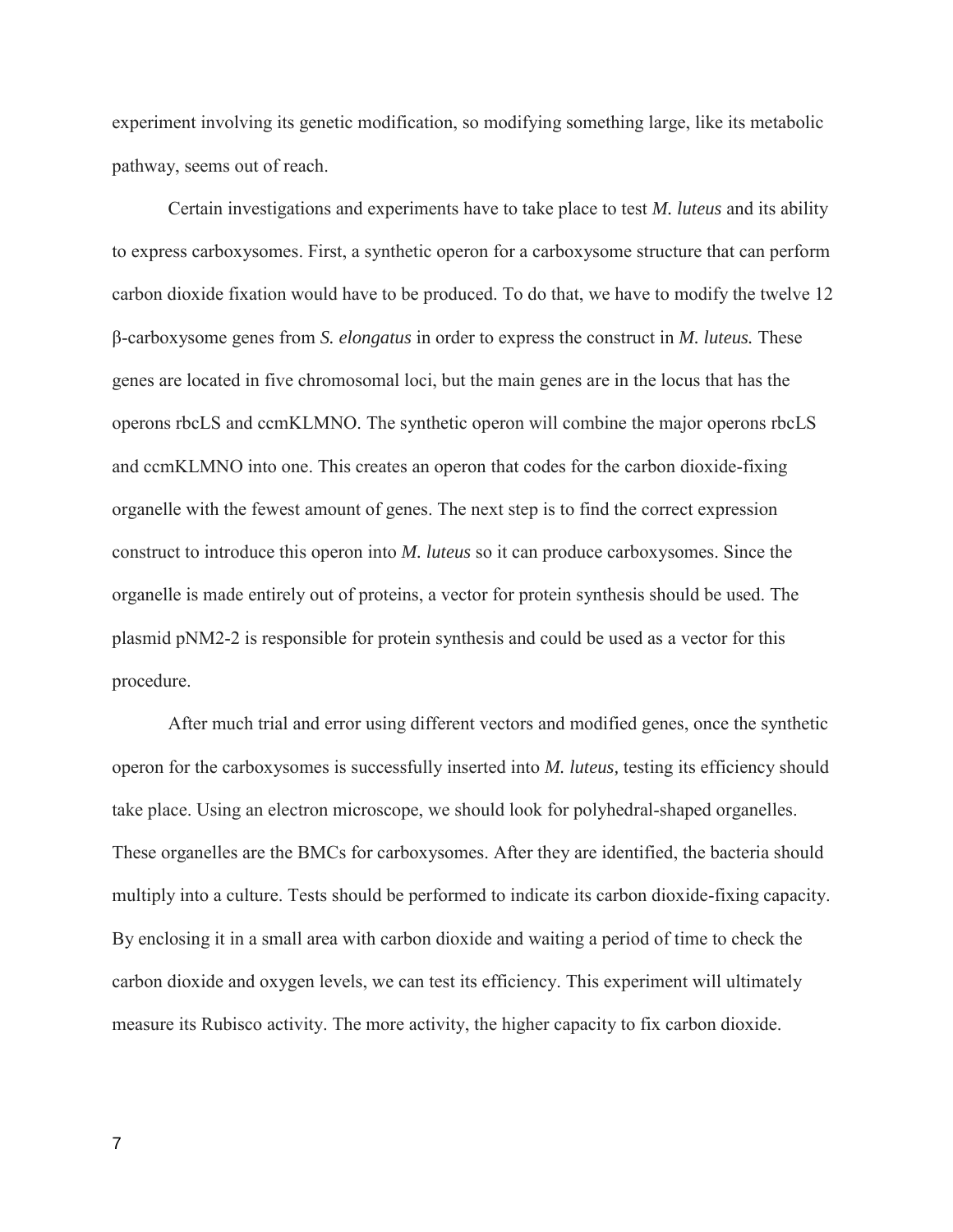Another breakthrough that is needed is discovering how to insert the operon for sMMO, which performs methane fixation, into *M. luteus*. Unlike the operon for particulate methane monooxygenase, the operon for soluble monooxygenase is spread out over different genes. This complicates things as to where to do the modifications in *M. luteus* because no experiments have been done involving such drastic modifications.

If this modified version can metabolize methane, it has to be in an efficient way which takes in the most amount of the greenhouse gas, yet little byproduct. Certain experiments need to be conducted in different environments to get the best possible result.

### **Design Process**

We went through various phases in planning before reaching this as the most viable solution. They involve using different bacteria instead *of M. luteus,* expressing structures other than carboxysomes and a different type of methane monooxygenase.

At first, we were thinking of using *E. coli* as the medium for the modification because there have been many experiments involving its modification. It already successfully had carboxysomes expressed in one experiment. However, there are many strains of *E. coli* and the bacteria multiplies very quickly. This leads to many mutations and the possibility of a harmful mutation forming. Most *E. coli* are harmless, however, there are some strains that can get humans very sick. There are strains that cause kidney failure, anemia, or bloody diarrhea. Since it multiplies so quickly, it would be hard to keep it under control if there is an outbreak. This bacteria isn't something that should be put in cities or around food. Granted, *M. luteus* could have a genetic mutation that could be harmful, but this bacteria has a relatively slow doubling rate so it would be easier to handle.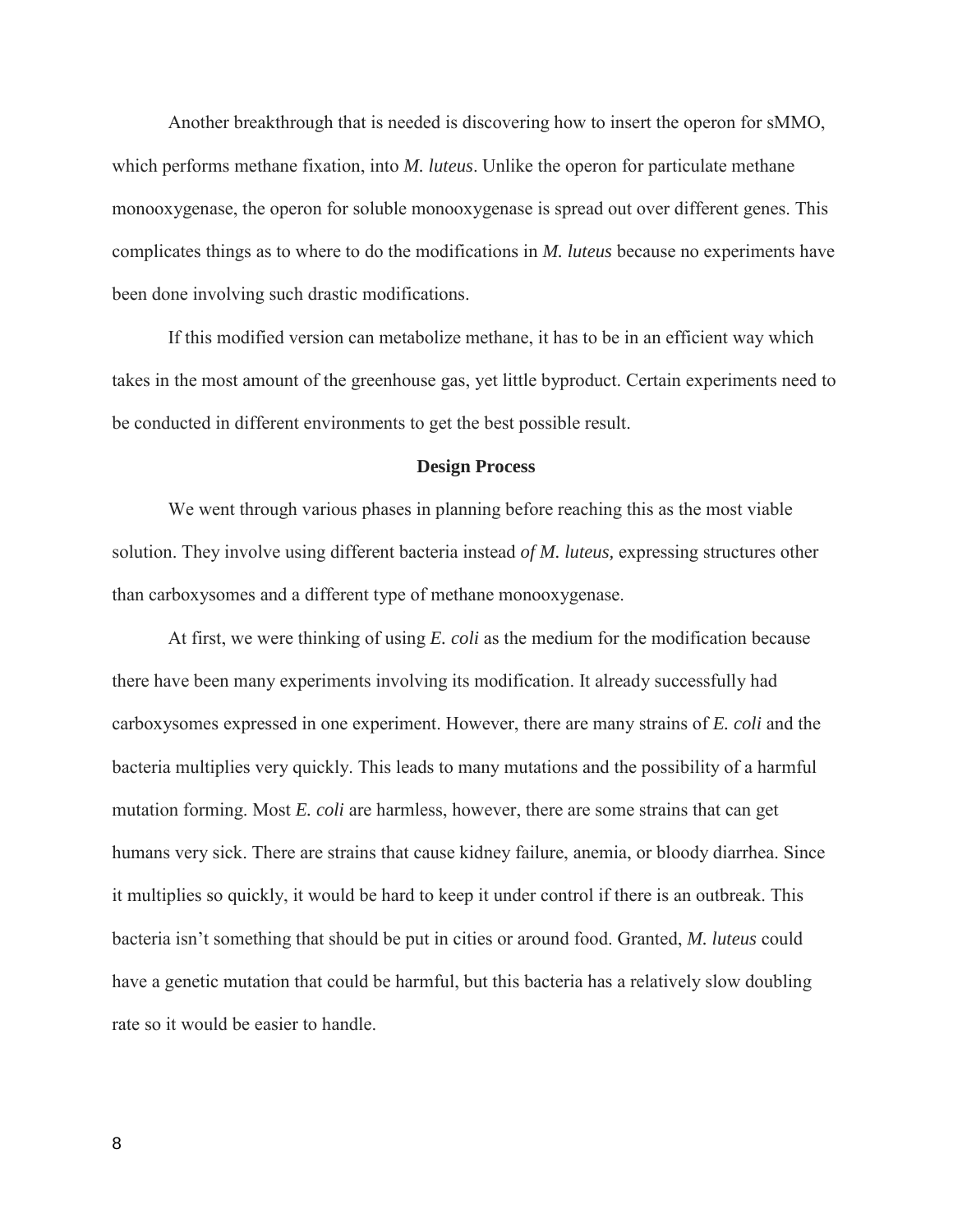Another thing we were originally thinking of using was particulate methane

monooxygenase. This kind of MMO is popular among the majority of methanotrophs. In fact, *Methylocella* is one of the few genera that uses sMMO instead of pMMO. However, after doing some research, there was a lot more information and research on sMMO. Also, sMMO might have the ability to oxidize other hydrocarbons. This gives sMMO the upper hand in regards to its potential and the information on it. Furthermore, pMMO uses copper and various metals instead of iron as its core. It is easier to utilize one type of metal instead of multiple.

Originally, in order to deal with carbon dioxide, we thought of modifying bacteria to express chloroplasts instead of carboxysomes. They are similar because they both take in carbon dioxide as a form of energy and release oxygen as a byproduct. However, chloroplasts require a lot of water and sunlight in order to function properly. These conditions are vital to the identity of chloroplasts and cannot be modified out. The necessity of water and sunlight could be a problem considering that the environments they will reside in—factory and car exhausts—will not be exposed to said necessities. Carboxysomes, however, are a different organelle recently discovered. These don't require sunlight or much water. They perform their reactions using enzymes and carbon dioxide which makes them a better choice for our plan.

### **Consequences**

Scientific and technological advances impact our society greatly. However, technology has its pros and cons. Society must reap the benefits and face the challenges.

Consumer demands are responsible for the abundance of greenhouse gases in our atmosphere which consists of water vapor, carbon dioxide, methane, nitrous oxide, and ozone. The ones we decided to direct our focus on and are threatening our planet the most are carbon dioxide and methane. Carbon dioxide is constantly being produced as a result of our dependence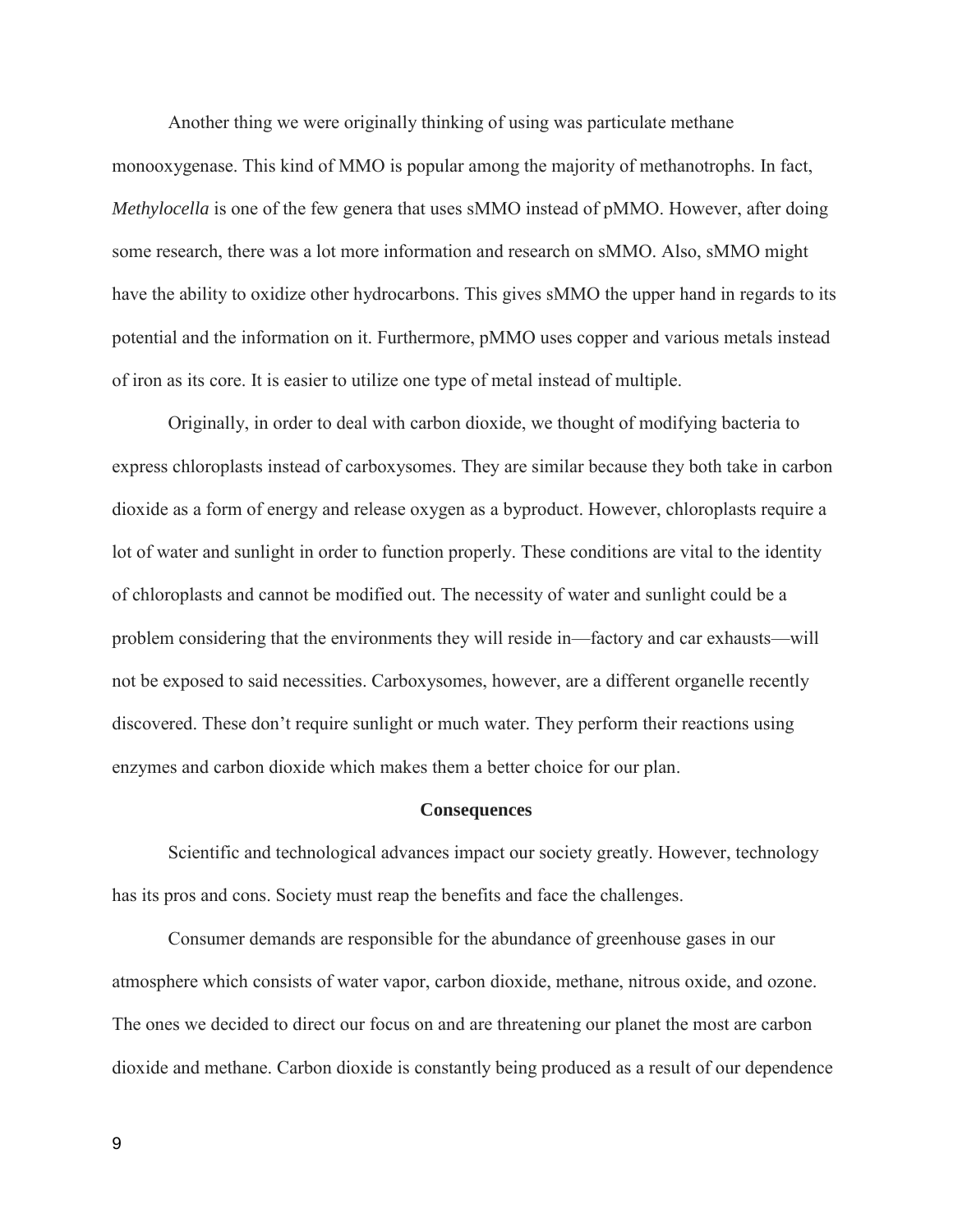on fuels like oil, coal, and natural gases. The United States gets 81% of its energy from these fuels. Methane is a major heat-trapping gas that is also responsible for rising global temperatures and is more potent than carbon dioxide.

There are pros and cons concerning genetically modifying *Micrococcus luteus* with carboxysomes to take in carbon dioxide. A problem with *M. luteus* conducting methane fixation is that it would produce methanol, which is toxic if ingested and very flammable. The plan is that the bacteria will reside in a designated area to perform methane fixation so methanol vapors will avoid being ingested or catching fire. On the plus side, methanol has some potential uses and can be used as an alternative fuel for vehicles.

An issue with using genetically modified *Micrococcus luteus* is that it absorbs UV light. UV light is also known to cause mutations in bacteria by altering the DNA so the thymine base pairs next to each other in a sequence bond to become pyrimidine dimers, which is harmful because reproductive enzymes cannot copy them. In the worst case scenario, the bacteria could be the cause of a disease or multiply uncontrollably because of a specific mutation.

The positives would be a reduced amount of carbon dioxide in the atmosphere causing global temperatures to see a slight change. The *M. luteus* will reproduce and gradually increase in amounts, so there would be less carbon dioxide in our atmosphere over time. Another positive is that the *M. luteus* that contains sMMO performs methane fixation, which will reduce the amount of methane that reaches the atmosphere. Hopefully, this will make a difference in the fight against climate change and pollution.

Also, having this yellow-pigmented organism around people could serve as a reminder to make smart decisions for the planet. Society could become united against the fight against climate change. If not, generations in the near future will suffer its effects. Although the greatest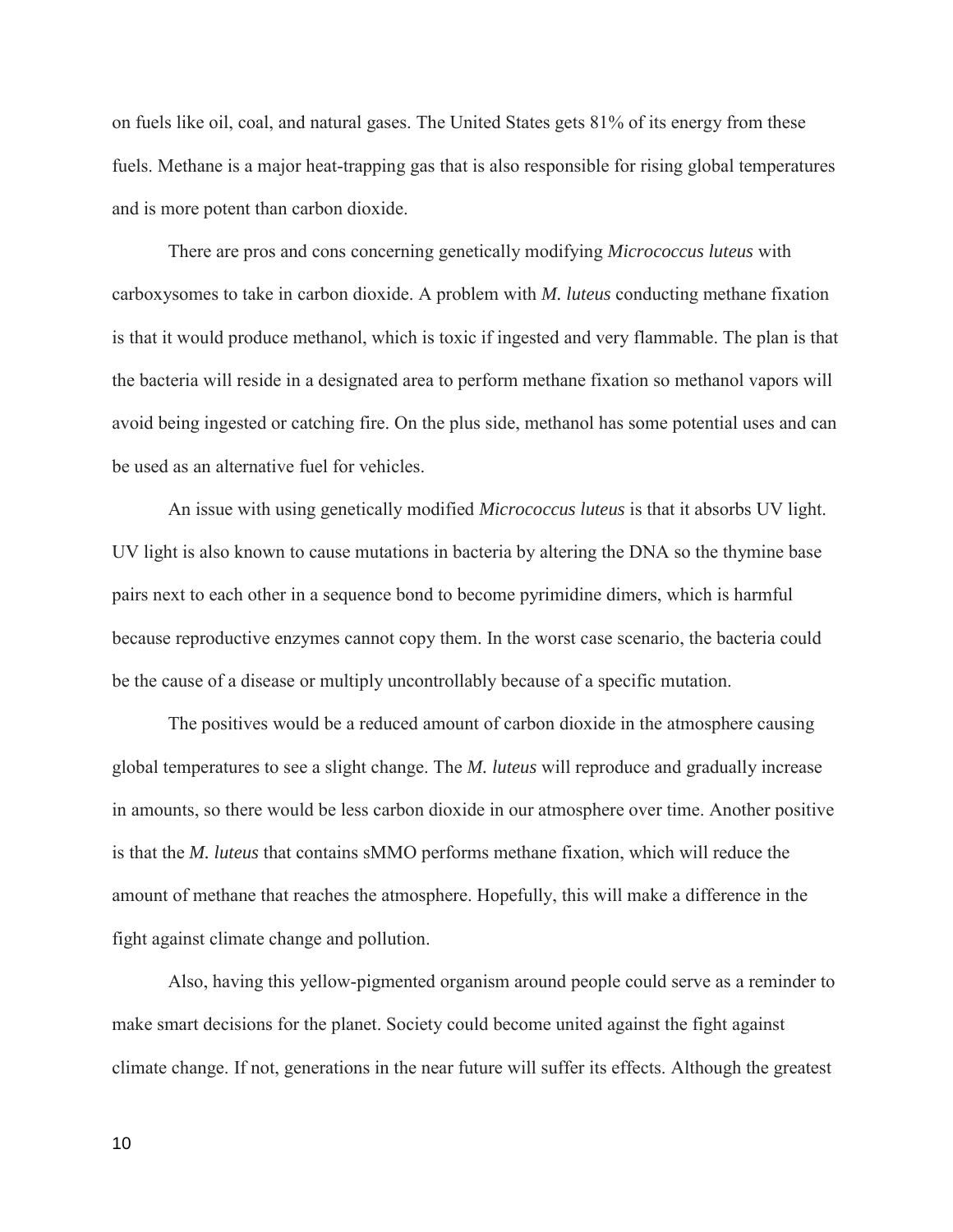catalyst for change could be done by taking initiatives to actively reduce emissions through government regulations and renewable forms of energy, it may be an inconvenience for many to alter their lifestyle. It is this generation's responsibility to preserve the planet and the future of generations to come.

Hopefully, climate change will become a thing of the past in the future.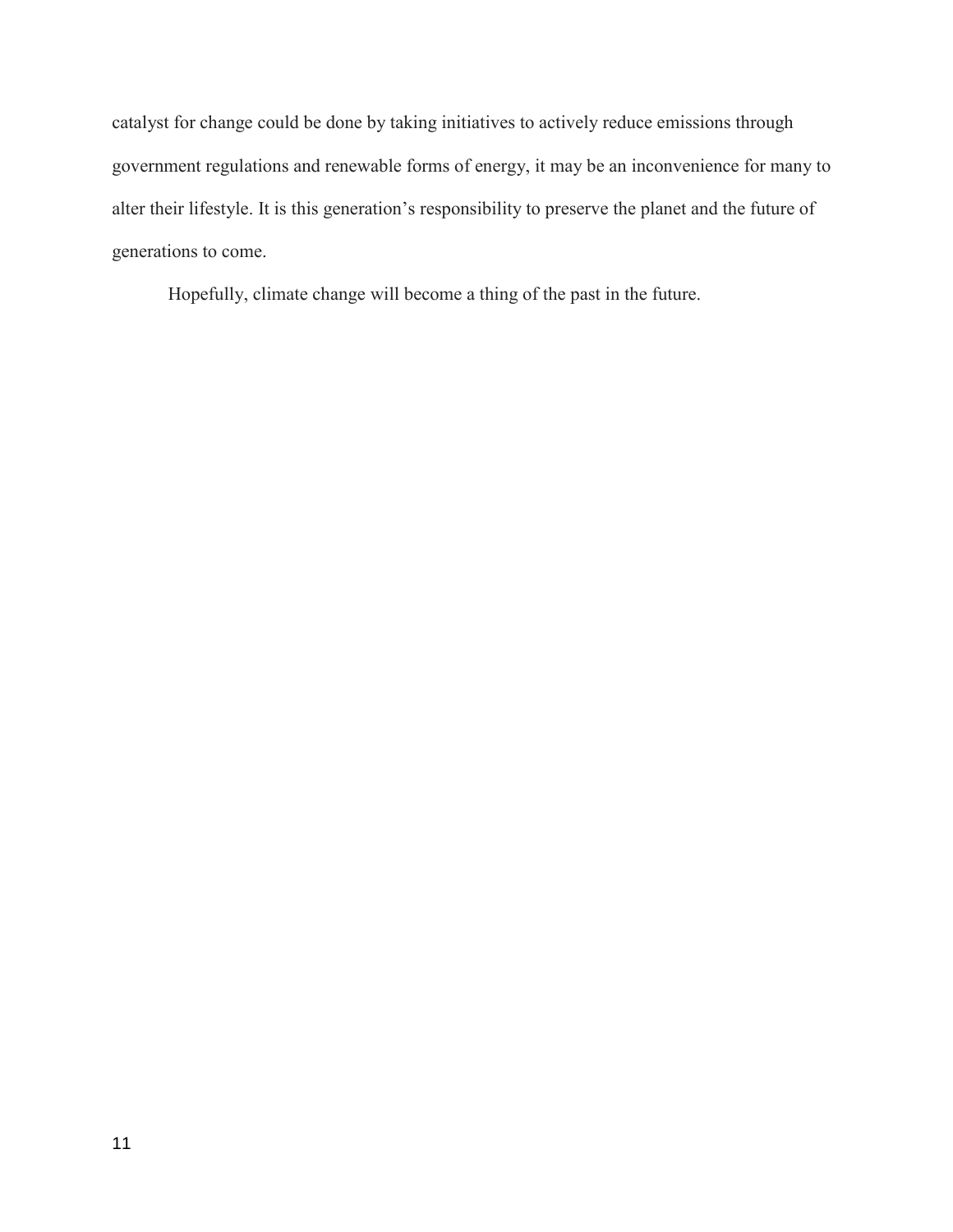## Bibliography

O. Hoegh-Guldberg, D. Jacob, M. Taylor, M. Bindi, S. Brown, I. Camilloni, A. Diedhiou, R. Djalante, K. Ebi, F. Engelbrecht, J. Guiot, Y. Hijioka, S. Mehrotra, A. Payne, S. I. Seneviratne, A. Thomas, R. Warren, G. Zhou, 2018, Impacts of 1.5°C Global Warming on Natural and Human Systems. In: Global warming of 1.5°C. An IPCC Special Report on the impacts of global warming of 1.5°C above pre-industrial levels and related global greenhouse gas emission pathways, in the context of strengthening the global response to the threat of climate change, sustainable development, and efforts to eradicate poverty [V. Masson-Delmotte, P. Zhai, H. O. Pörtner, D. Roberts, J. Skea, P.R. Shukla, A. Pirani, W. Moufouma-Okia, C. Péan, R. Pidcock, S. Connors, J. B. R. Matthews, Y. Chen, X. Zhou, M. I. Gomis, E. Lonnoy, T. Maycock, M. Tignor, T. Waterfield (eds.)]. In Press.

IPCC, 2014: Climate Change 2014: Mitigation of Climate Change. Contribution of Working Group III to the Fifth Assessment Report of the Intergovernmental Panel on Climate Change [Edenhofer, O., R. Pichs-Madruga, Y. Sokona, E. Farahani, S. Kadner, K. Seyboth, A. Adler, I. Baum, S. Brunner, P. Eickemeier, B. Kriemann, J. Savolainen, S. Schlömer, C. von Stechow, T. Zwickel and J.C. Minx (eds.)]. Cambridge University Press, Cambridge, United Kingdom and New York, NY, USA.

(from: [https://climate.nasa.gov/evidence/\)](https://climate.nasa.gov/evidence/)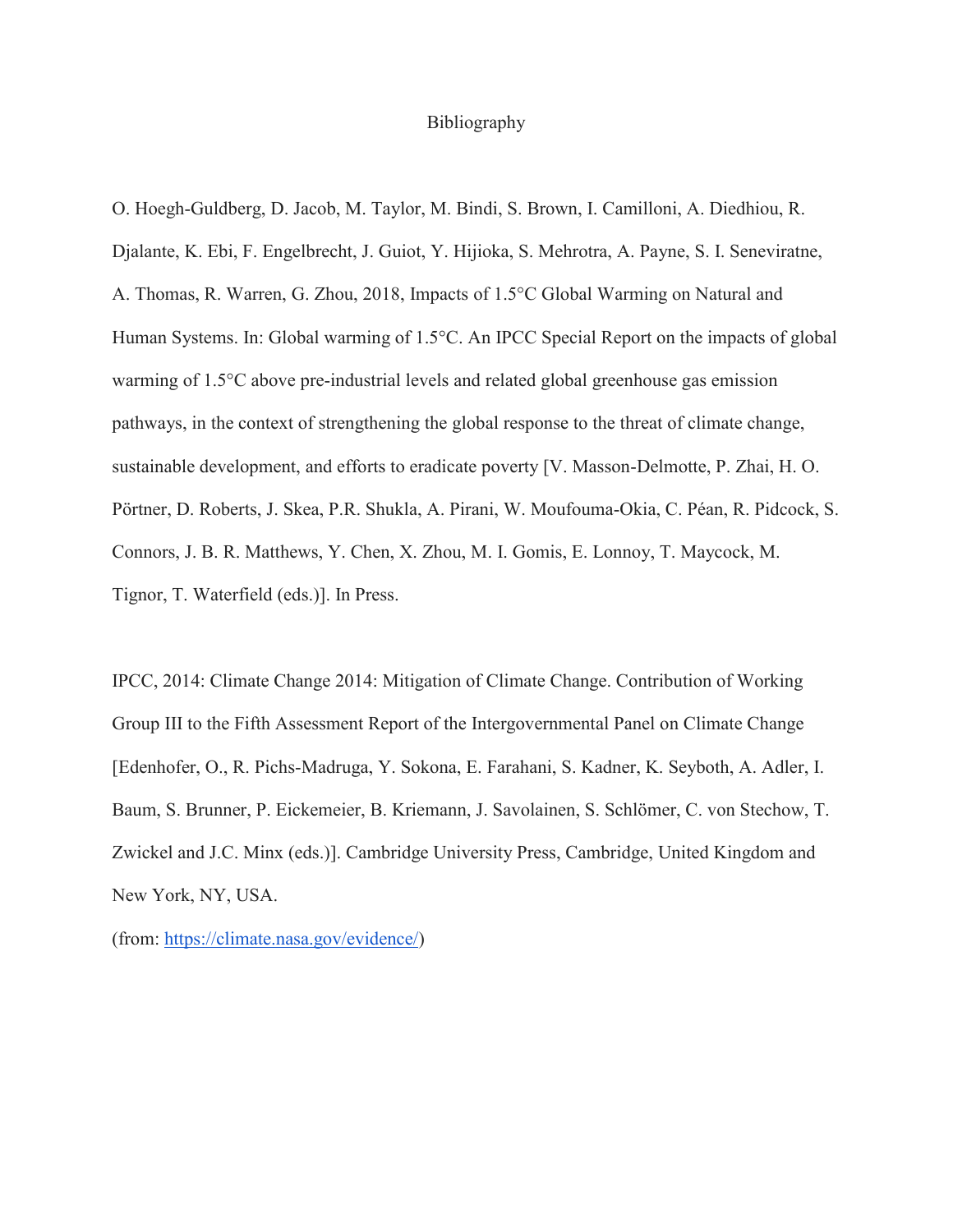Fang Y, Huang F, Faulkner M, Jiang Q, Dykes GF, Yang M and Liu L-N (2018) Engineering and Modulating Functional Cyanobacterial CO2-Fixing Organelles. *Front. Plant Sci.* 9:739. doi: 10.3389/fpls.2018.00739 Received: 29 January 2018; Accepted: 15 May 2018;

Published: 05 June 2018.

Edited by:

Robert Edward Sharwood, Australian National University, Australia

SINTEF. "Super sunscreen from fjord bacteria." ScienceDaily. *ScienceDaily*, 6 August 2013. [<www.sciencedaily.com/releases/2013/08/130806091556.htm>](http://www.sciencedaily.com/releases/2013/08/130806091556.htm). <https://www.sciencedirect.com/science/article/pii/S0006291X83714658>

Greenblatt, C., Baum, J., Klein, B. et al. Microb Ecol (2004) 48: 120. "*Micrococcus Luteus*-

Survival in Amber"

<https://doi.org/10.1007/s00248-003-2016-5>

Hanson, R S and T E Hanson. "Methanotrophic bacteria" Microbiological reviews vol. 60,2 (1996): 439-71.

<https://www.ncbi.nlm.nih.gov/pmc/articles/PMC239451/>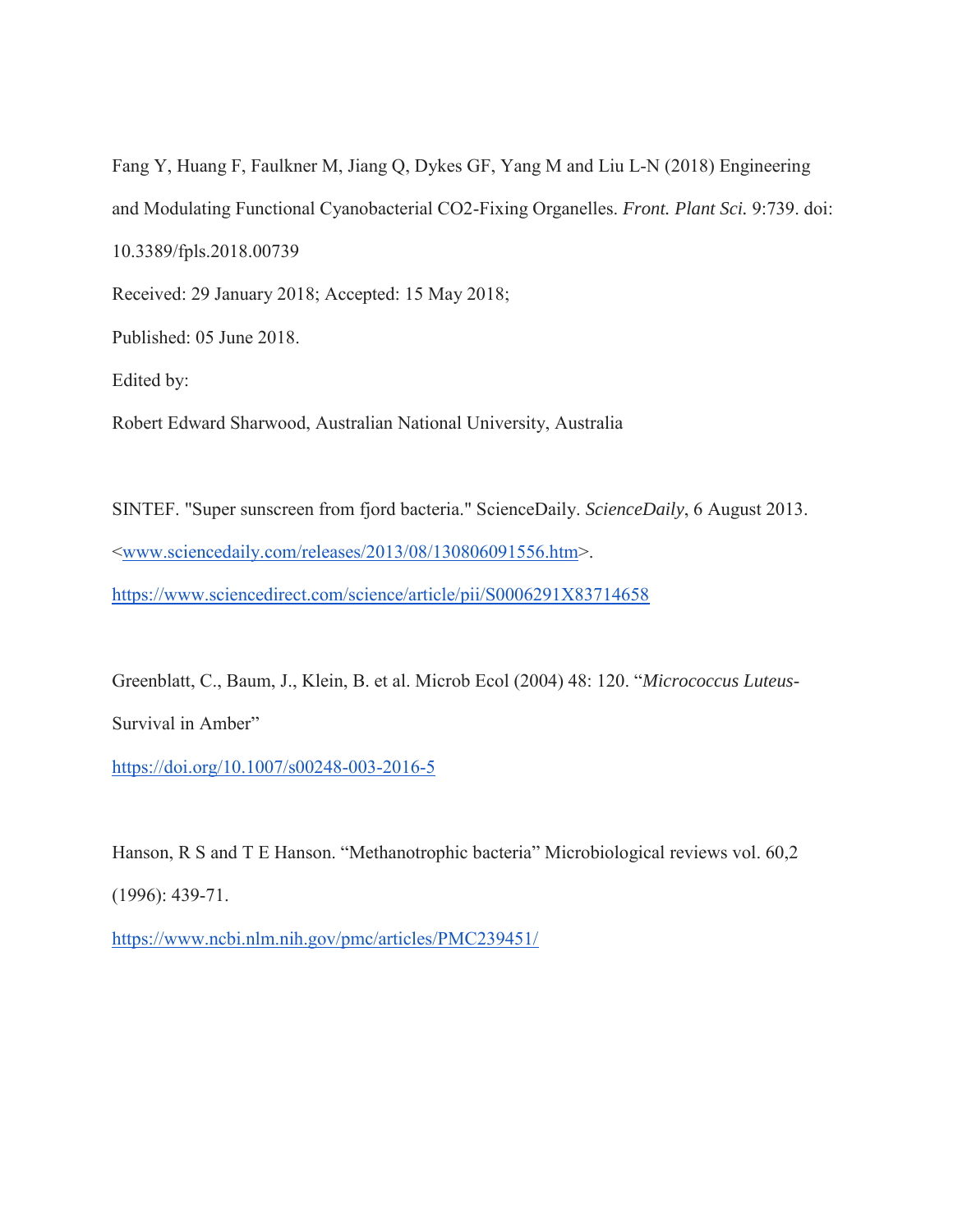Zimmer, C. "From Fearsome Predator to Man's Best Friend." New York Times, May 2013. [<http://www.nytimes.com/2013/05/16/science/dogs-from-fearsome-predator-to-mans-best](http://www.nytimes.com/2013/05/16/science/dogs-from-fearsome-predator-to-mans-best-friend.html)[friend.html>](http://www.nytimes.com/2013/05/16/science/dogs-from-fearsome-predator-to-mans-best-friend.html)

Cohen, S. et. al. "Construction of Biologically Functional Bacterial Plasmids In Vitro." PNAS, November 1973.

[<http://www.ncbi.nlm.nih.gov/pmc/articles/PMC427208/>](http://www.ncbi.nlm.nih.gov/pmc/articles/PMC427208/)

Jaenisch, R. and Mintz, B. "Simian Virus 40 DNA Sequences in DNA of Healthy Adult Mice Derived from Preimplantation Blastocysts Injected with Viral DNA." PNAS, April 1974. [<http://www.ncbi.nlm.nih.gov/pmc/articles/PMC388203/>](http://www.ncbi.nlm.nih.gov/pmc/articles/PMC388203/)

Committee on Recombinant DNA Molecules. "Potential Biohazards of Recombinant DNA Molecules." PNAS, July 1974.

[<http://www.ncbi.nlm.nih.gov/pmc/articles/PMC388511/?page=1>](http://www.ncbi.nlm.nih.gov/pmc/articles/PMC388511/?page=1)

Berg, P. "Asilomar and Recombinant DNA." Nobel Media AB, August 2004. [<http://www.nobelprize.org/nobel\\_prizes/chemistry/laureates/1980/berg-article.html>](http://www.nobelprize.org/nobel_prizes/chemistry/laureates/1980/berg-article.html)

Farhan Ul Haque et al. Microbiome (2018) "Facultative methanotrophs are abundant at terrestrial natural gas seeps"

<https://doi.org/10.1186/s40168-018-0500-x>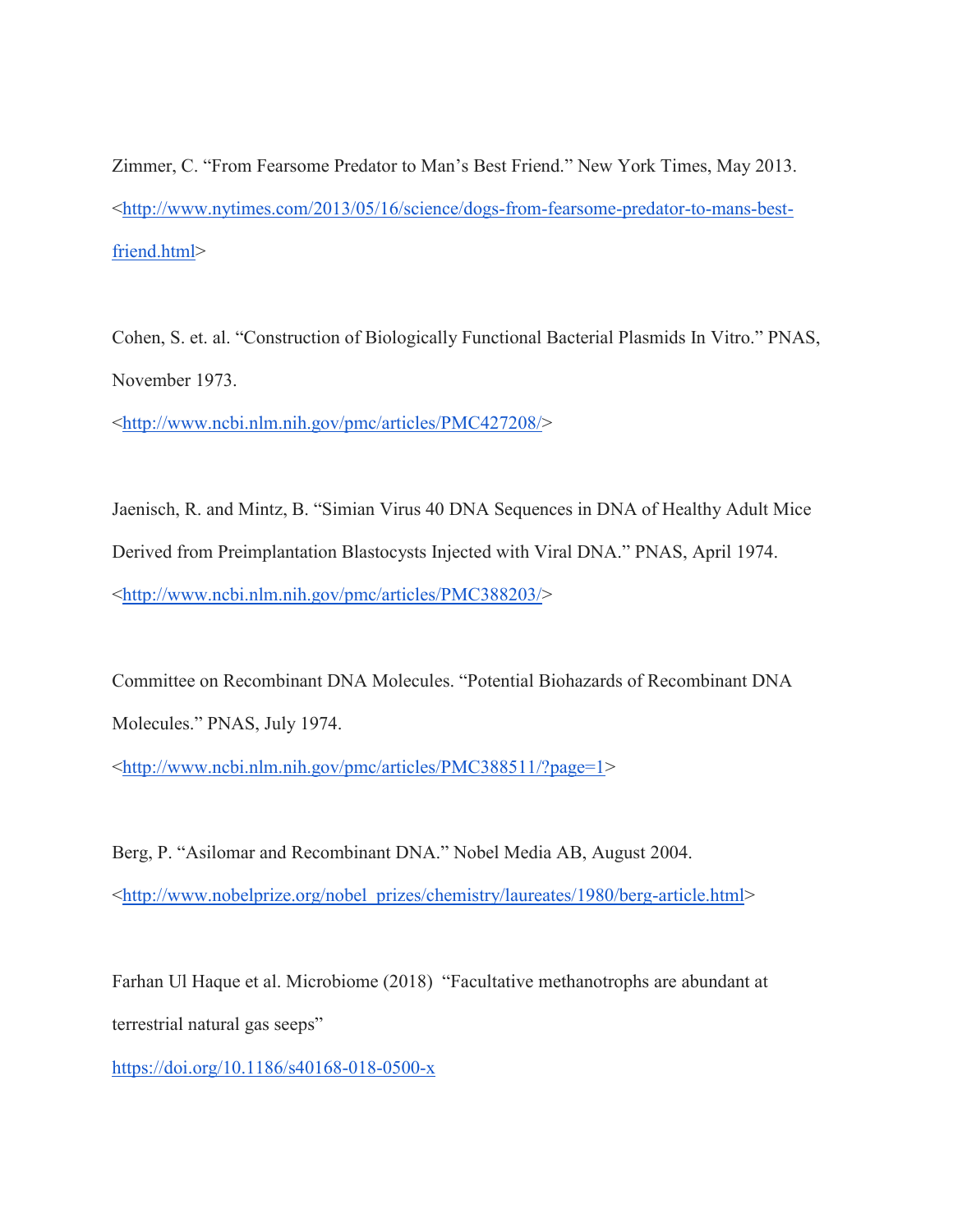Berg, P. et. al. "Summary Statement of the Asilomar Conference on Recombinant DNA Molecules." PNAS, June 1975.

[<http://www.ncbi.nlm.nih.gov/pmc/articles/PMC432675/pdf/pnas00049-0007.pdf>](http://www.ncbi.nlm.nih.gov/pmc/articles/PMC432675/pdf/pnas00049-0007.pdf)

Altman, L. "A New Insulin Given Approval for Use in the U.S." The New York Times, October 1982.

[<http://www.nytimes.com/1982/10/30/us/a-new-insulin-given-approval-for-use-in-us.html>](http://www.nytimes.com/1982/10/30/us/a-new-insulin-given-approval-for-use-in-us.html)

"Genetically Engineered Animals: Consumer Q&A." U.S. Food and Drug Administration, June 2015.

[<http://www.fda.gov/animalveterinary/developmentapprovalprocess/geneticengineering/genetica](http://www.fda.gov/animalveterinary/developmentapprovalprocess/geneticengineering/geneticallyengineeredanimals/ucm113672.htm) [llyengineeredanimals/ucm113672.htm>](http://www.fda.gov/animalveterinary/developmentapprovalprocess/geneticengineering/geneticallyengineeredanimals/ucm113672.htm)

Rangel, Gabriel. 23 Oct. 2016 "From Corgis to Corn: A Brief Look at the Long History of GMO Technology." Science in the News, Harvard University,

[<http://sitn.hms.harvard.edu/flash/2015/from-corgis-to-corn-a-brief-look-at-the-long-history-of](http://sitn.hms.harvard.edu/flash/2015/from-corgis-to-corn-a-brief-look-at-the-long-history-of-gmo-technology/)[gmo-technology/>](http://sitn.hms.harvard.edu/flash/2015/from-corgis-to-corn-a-brief-look-at-the-long-history-of-gmo-technology/)

Ledford, H. "CRISPR, the Disruptor." Nature, June 2015. [<http://www.nature.com/news/crispr](http://www.nature.com/news/crispr-the-disruptor-1.17673)[the-disruptor-1.17673>](http://www.nature.com/news/crispr-the-disruptor-1.17673)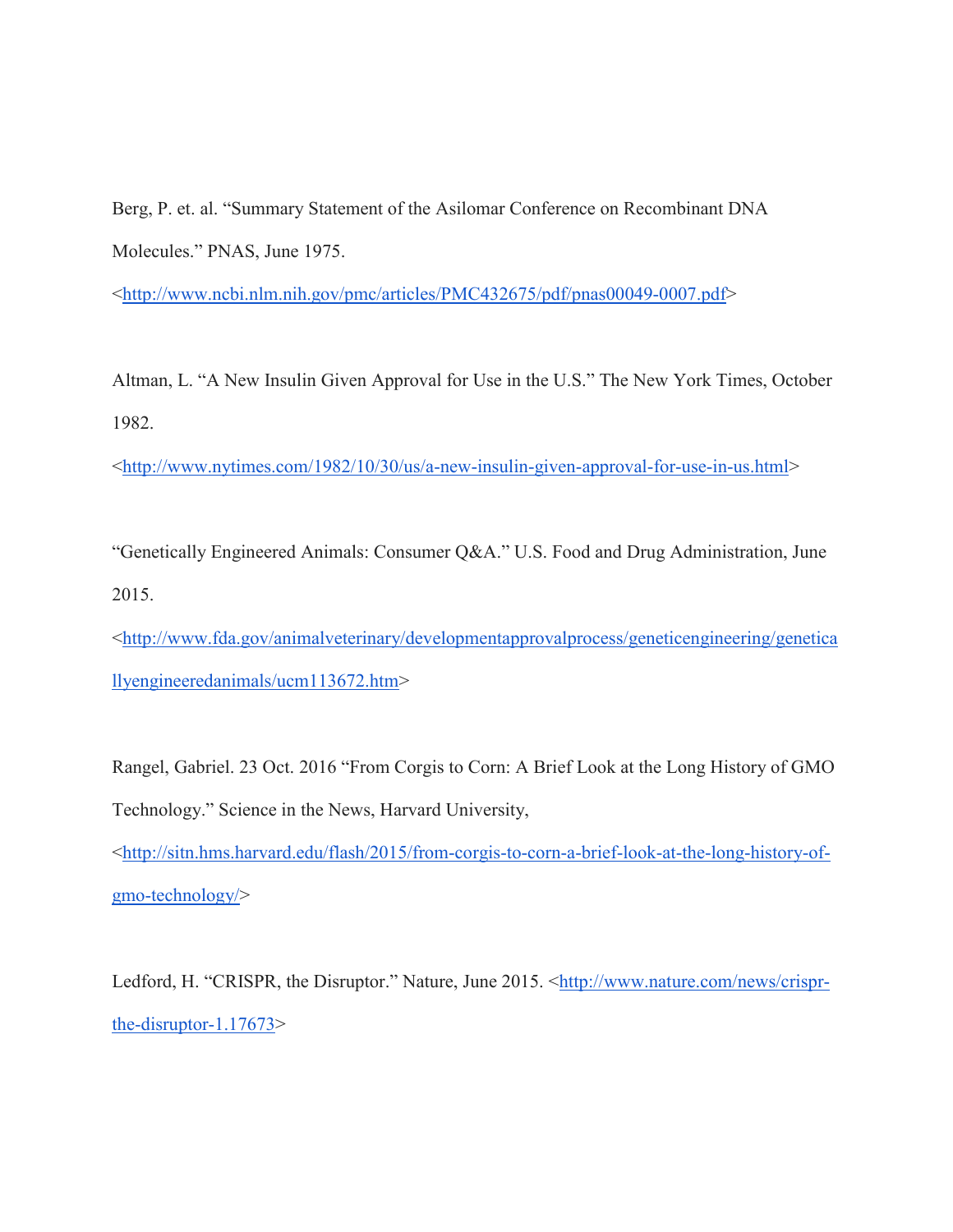Khan Academy. March 2016. "Polymerase Chain Reaction(PCR)".

[https://www.khanacademy.org/science/biology/biotech-dna-technology/dna-sequencing-pcr](https://www.khanacademy.org/science/biology/biotech-dna-technology/dna-sequencing-pcr-electrophoresis/a/polymerase-chain-reaction-pcr)[electrophoresis/a/polymerase-chain-reaction-pcr](https://www.khanacademy.org/science/biology/biotech-dna-technology/dna-sequencing-pcr-electrophoresis/a/polymerase-chain-reaction-pcr)

Kimball, J. W. (2014, May 3). PCR. "The Polymerase Chain Reaction (PCR): Cloning DNA in the Test Tube" Kimball's biology pages.

[http://www.biology-pages.info/P/PCR.html.](http://www.biology-pages.info/P/PCR.html)

Reece, J. B., Urry, L. A., Cain, M. L., Wasserman, S. A., Minorsky, P. V., and Jackson, R. B. (2011). Forensic evidence and genetic profiles. (10th ed., pp. 430-431). San Francisco, CA: Pearson.

Bottcher T., Clardy J., June 2018. "A Repeating Sulfated Galactan Motif Resuscitates Dormant Micrococcus luteus Bacteria." NCBI. Retrieved December 3 2018 from <https://www.ncbi.nlm.nih.gov/pubmed/29678921>

Farwell, M.A., Rabinowitz, J.C. June 1991. Protein synthesis in vitro by Micrococcus luteus. *Journal of Bacteriology.* 173(11): 3514–3522.

<https://www.pubmedcentral.nih.gov/articlerender.fcgi?tool=pmcentrez&artid=207966>

*Khan Academy*. January 2016. "DNA Sequencing.["https://www.khanacademy.org/science/biology/biotech-dna-technology/dna](https://www.khanacademy.org/science/biology/biotech-dna-technology/dna-sequencing-pcr-electrophoresis/a/dna-sequencing)[sequencing-pcr-electrophoresis/a/dna-sequencing](https://www.khanacademy.org/science/biology/biotech-dna-technology/dna-sequencing-pcr-electrophoresis/a/dna-sequencing)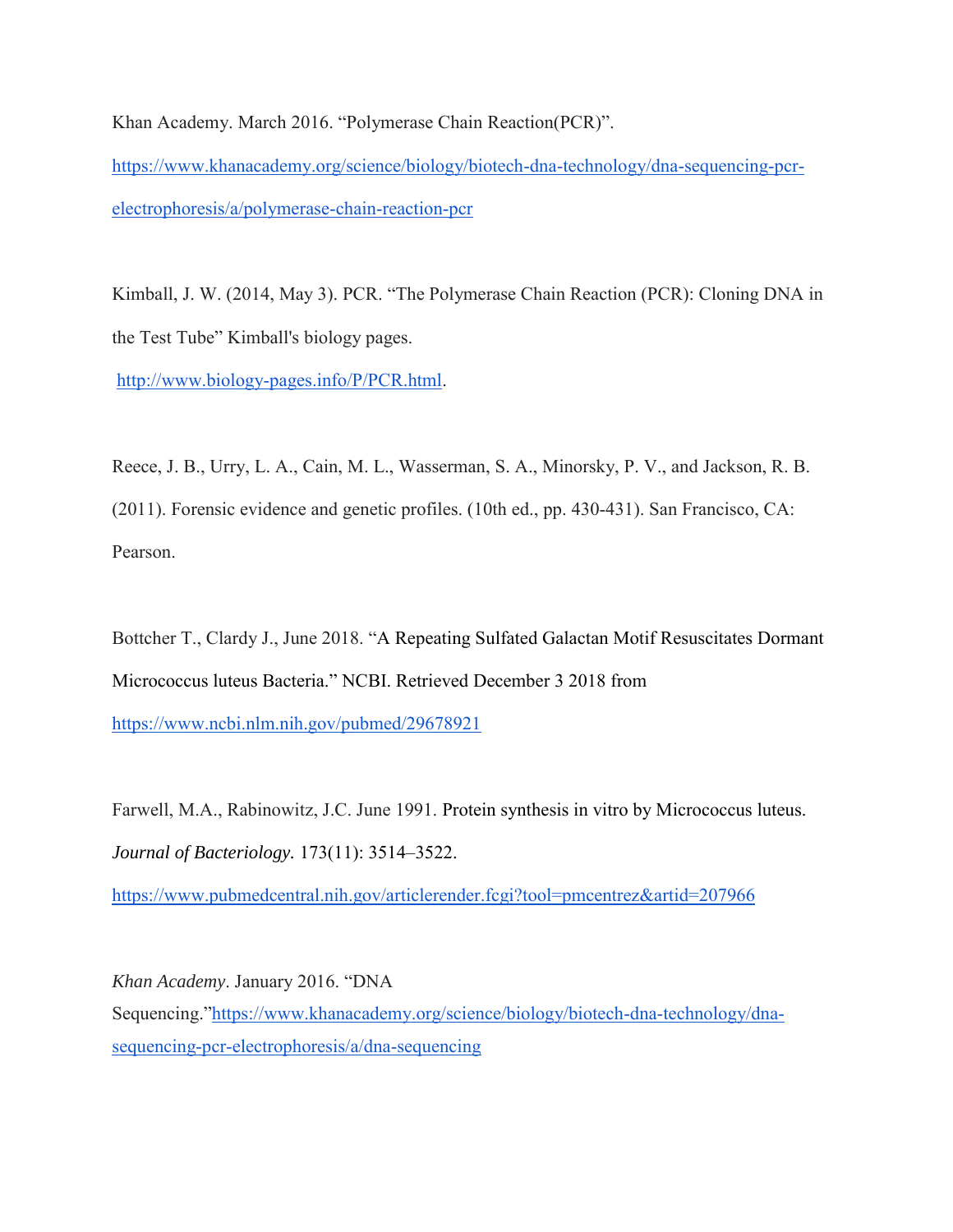Your Genome, December 19 2016. "What is CRISPR-Cas9?" Available at: <https://www.yourgenome.org/facts/what-is-crispr-cas9>

Healthwise staff, HealthLinkBC. April 17 2017. "E. Coli Infection from Food or Water."

<https://www.healthlinkbc.ca/health-topics/hw133795>

Young M., Artsatbanov V. February 2010. Genome Sequence of the Fleming Strain of *Micrococcus luteus*, a Simple Free-Living Actinobacteria.192(3): 841–860. <https://www.ncbi.nlm.nih.gov/pmc/articles/PMC2812450/>

Chen Y., Crombie A. May 14 2010. Genome Sequence of the Fleming Strain of *Micrococcus luteus*, a Simple Free-Living Actinobacteria

<https://jb.asm.org/content/192/14/3840>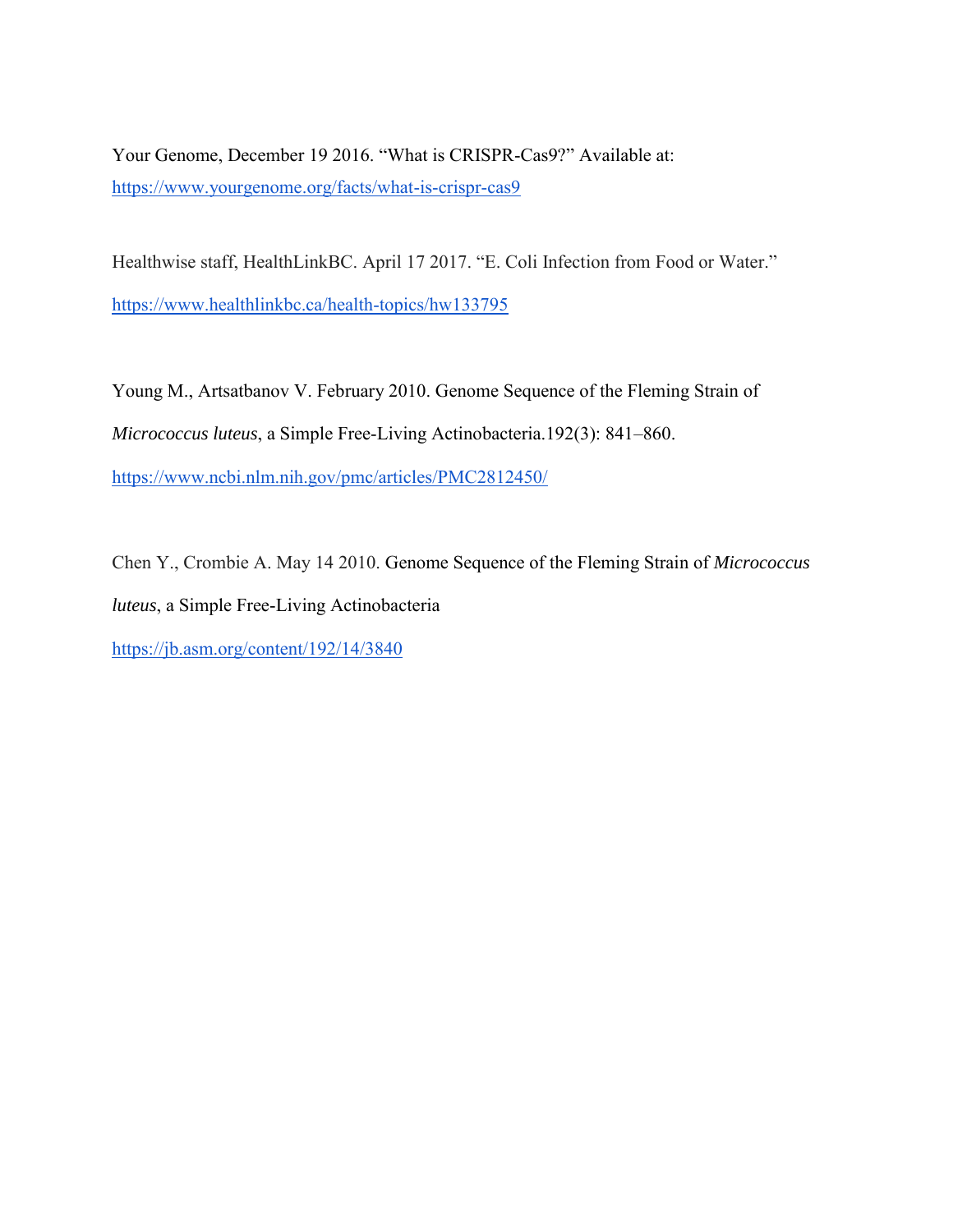The Intergovernmental Panel on Climate Change has released statements of how ongoing climate change poses a serious threat.

There is a 95% chance that this threat is man-made







Methane and Carbon Dioxide compromise a large portion of man-made greenhouse gases



As the temperature keeps rising, the ice caps melt, increasing sea levels and harming wildlife around the world.

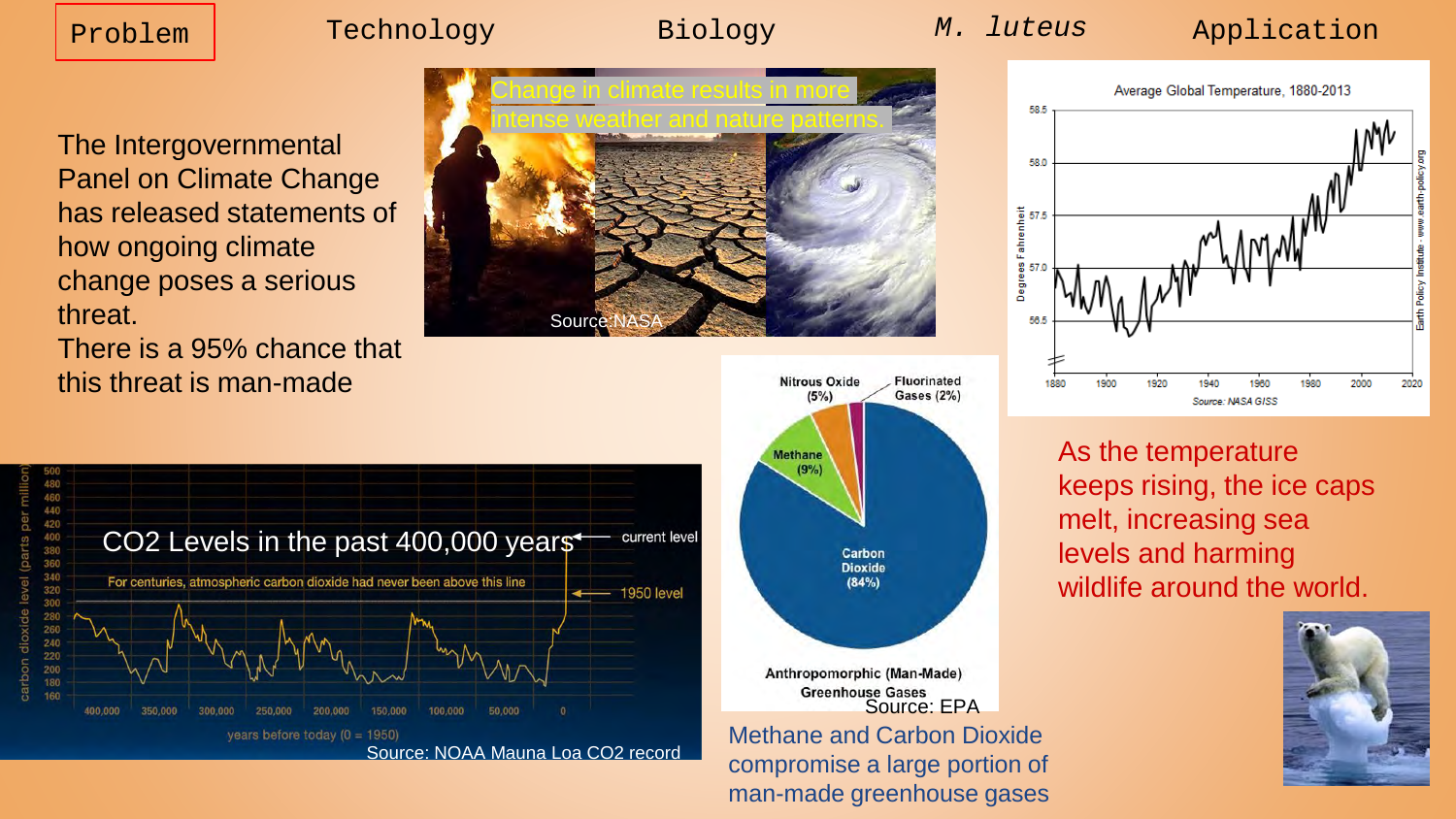**Bacteria**

The second step is to insert the gene into the cell. With bacterial cellsnormally share DNA with each other. This can be done by inserting the chosen gene into a vector, like a plasmid. Then the vector can be used to place the gene into the bacterial cell. To allow the plasmid to enter the cell, you expose the cell to electroporation which involves shocking the cell. This does not kill the cell, but creates tiny holes in its membrane that plasmids can pass through. Eventually the holes will seal up and the cell will not be vulnerable to anything harmful.

Scientists have discovered a way for these genes to enter into a cell without interfering with existing genes.

Cell containing gene Bacterium of interest **O** Gene inserted int plasmid **Roctorial** isseni. chromosome Recombinant *Infaras* DNA of DNA (plasmid) chromosome Plasmid put into hacterial call Recombina bacterium A Host cell grown in culture to form a clone of cells containing the "cloned" gene of interest mtein expressed Internet by gene of interest Copies of gene ( Protein harvested **Basic research and** various applications Basic Basic 设备究 SS<sub>2</sub> research research on protein on gent Gene used to alter resistance inserted bacteria for cleaning blood clots in heart mone treats stunted attack therapy into plants up to xic waste

The most common type of genetic modification is the combination of two different types of DNA.

The first step in this is selecting the gene of interest and creating multiple copies of it using Polymerase Chain Reaction.

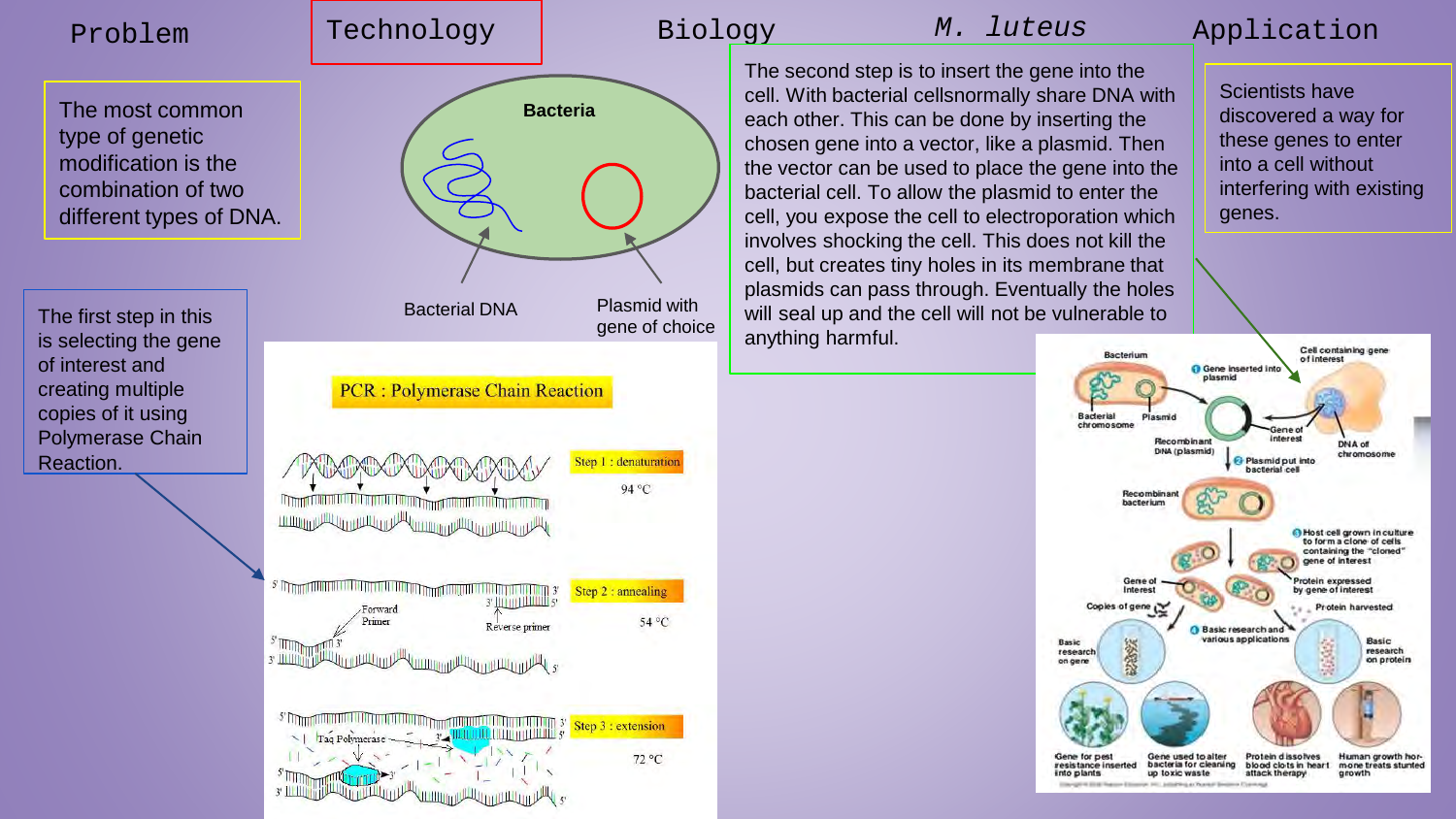Carboxysomes are organelles in cyanobacteria that take in carbon dioxide for energy and release oxygen



In carboxysomes, RuBisCO and carbonic anhydrase are enclosed within a semipermeable protein shell. The shell is composed of BMC-H, BMC-T and BMC-P proteins. RuBisCO: Ribulose-1, 5-bisphosphate carboxylase/oxygenase

Soluble methane monooxygenase is an enzyme in methanotrophs that takes apart methane and produces methanol.





Resting state **Oxidized state** 



Reduced state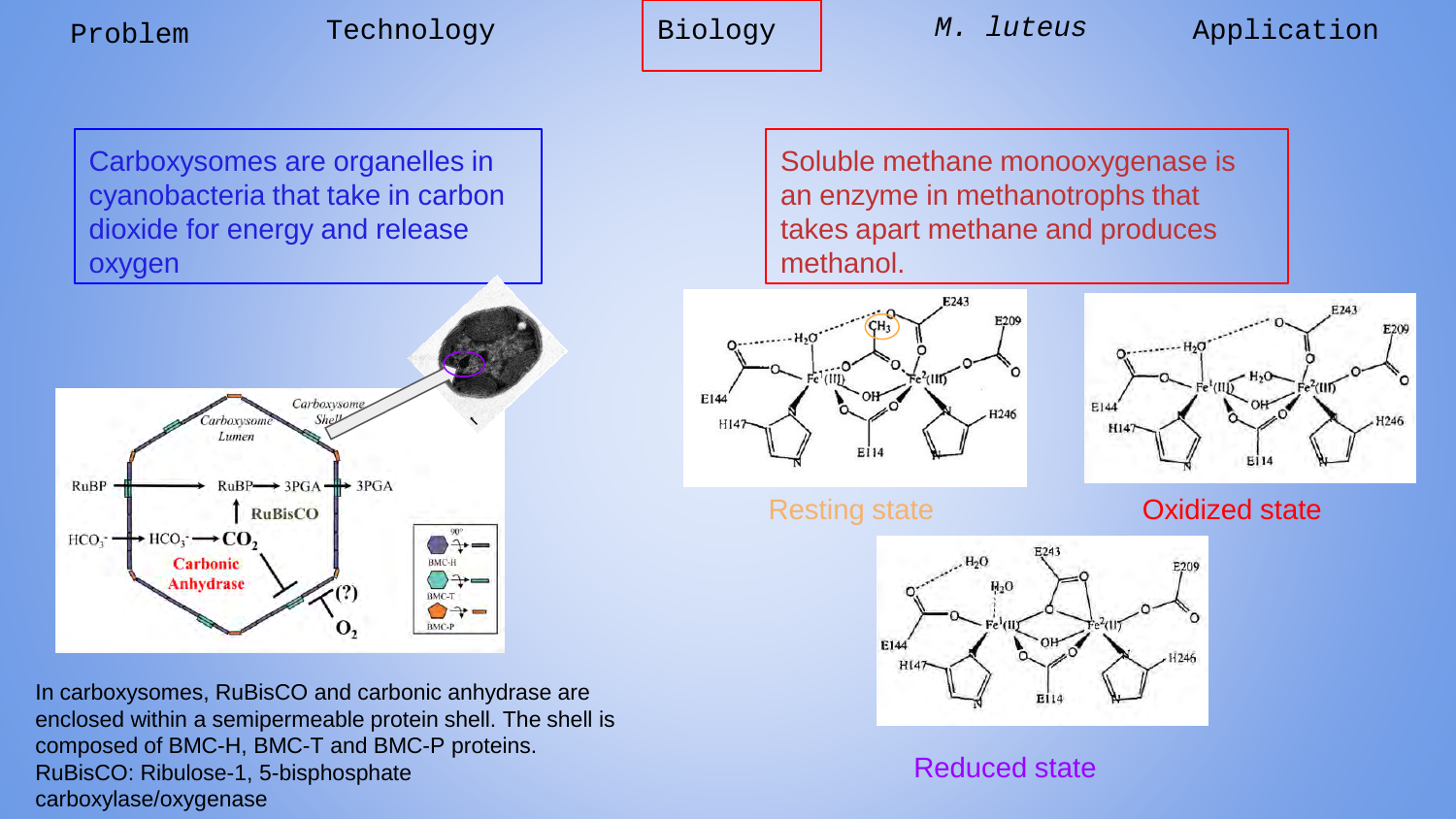*Micrococcus luteus* is a harmless bacteria that lives in nature. It resides in soil, dust, and plants. A recent discovery was made that showed how *M. luteus* was able to survive in oligraphic environments. These are environments that have little nutrients.

The entire genome of this bacteria has been mapped so it is possible to genetically modify it.

Through biomedical technology, the metabolic pathways can be altered.





There is a possibility for inserting genes that code for soluble methane monooxygenase. This enzyme will use methane as a source of energy. The modified *M. luteus* can extract methane from the atmosphere

The operon for carboxysomes could be inserted into the DNA. This organelle uses carbon dioxide as energy. With this organelle, *M. luteus* could extract carbon dioxide from the atmosphere.